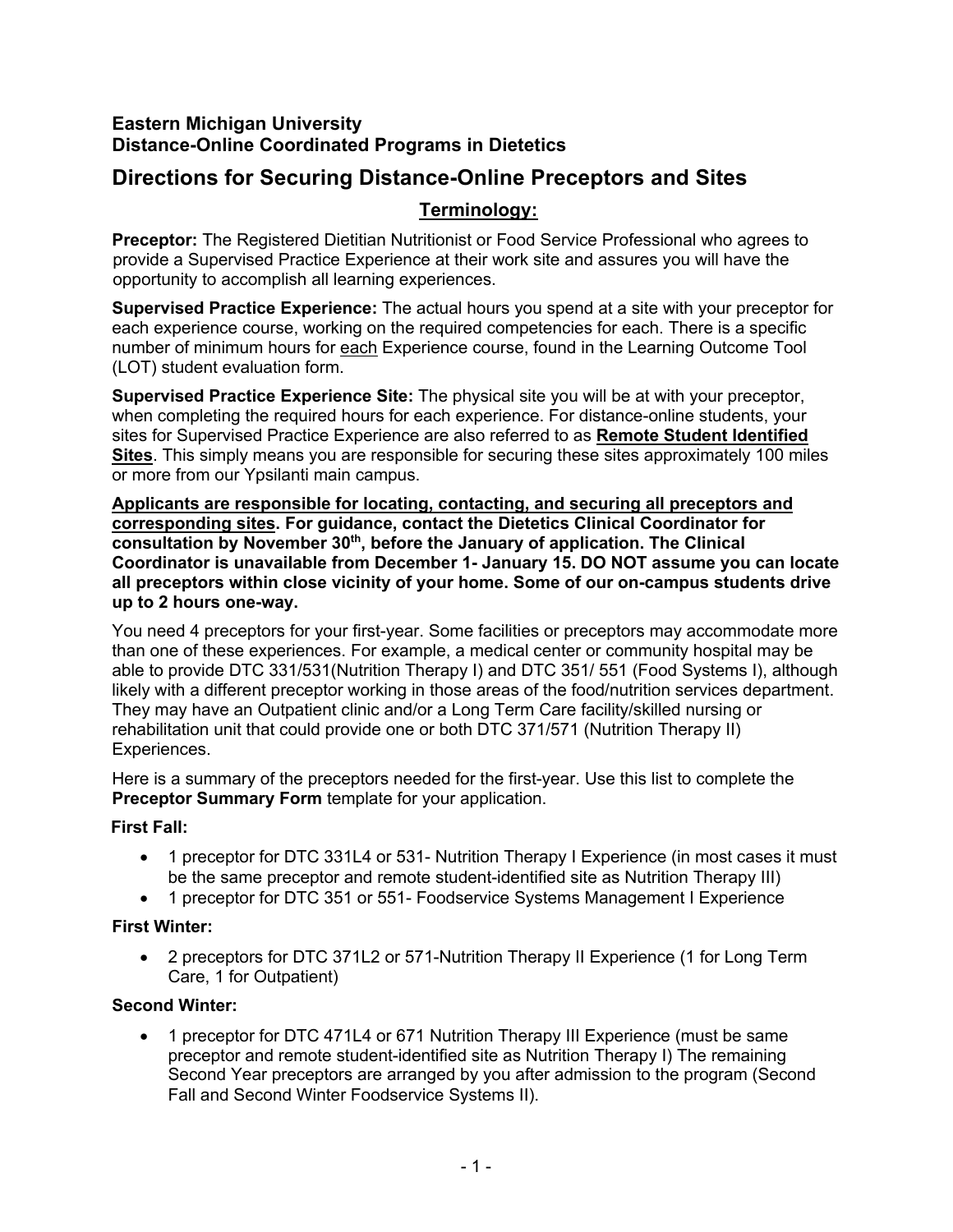- 1. The **Online Preceptor Commitment Form** must be completed for each facility at which you secure an experience. If you have a preceptor who precepts you for multiple experiences, they don't need to complete another form. Just add all the applicable DTC 3-digit course numbers to that line in the form.
- 2. If different preceptors are supervising each experience at the same facility, you still need an additional Online Preceptor Commitment Form for each person or lead person (such as a Clinical Nutrition Manager). Incomplete forms will not be accepted.

**IMPORTANT: Applications that do not contain preceptor forms for all Supervised Practice Experiences noted above (with 3-digit EMU DTC course codes), will not be considered for admission.** This means, 1 form for DTC 331 or 531 and DTC 471 or 671, 1 for DTC 351 or 551 and 2 for DTC 371 or 571. Choose the course code for the degree you are applying for, 300/400 level numbers for BS, 500/600 level numbers for MS applicants.

## **Helpful Information for Securing Preceptors and Remote Student-Identified Sites**

We are not an internship program; we are a Coordinated Program in Dietetics. The Preceptor experiences are correctly referred to as "Supervised Practice Experiences," not internships. Your Supervised Practice Experiences are not shadowing, mentoring, preceptorships, or work studies and should never be referred to as such. All Supervised Practice Experiences are to be unpaid.

Most Preceptors must be Registered Dietitian Nutritionists (RDNs) and will need to include their six-digit CDR (Dietetic Registration) number on the **Online Preceptor Commitment Form**. In Foodservice Systems Management Experiences (DTC 351/551), the qualified individual may be a Certified Dietary Manager (CDM), hold a related college degree, food safety, or chef's training certificate. This person would be a qualified preceptor. All preceptors for the other Experiences must be Registered Dietitian Nutritionists.

To find potential preceptors, join the Academy of Nutrition and Dietetics (AND) as a student member. Then you will have access to their website (http://www.eatright.org/programs/rdfinder/). Be aware that not all Registered Dietitians will be listed in this database. You can also check online for a list of facilities where RDNs may work.

Join your district (local) dietetic association now. It is a great way to meet Registered Dietitian Nutritionists and begin the networking process that will benefit your future career. The most successful students do this early and find the process of obtaining Preceptor commitments much easier. If you join AND as a student member, you can access their Find-a-Preceptor Database at https://www.eatrightpro.org/acend/training-and-volunteer-opportunities/preceptorsand-mentors and follow the prompts/information on that page.

Once you have a list of facilities, with addresses, phone numbers, and contact persons, set up appointments. If you only have a facility name to start with, call each facility and ask to speak with the food/nutrition services director. First, speak by phone to determine whether that person and site is willing to consider having a student. Many RDNs enjoy doing this and view it as an investment in the future of their profession.

Go to each appointment dressed professionally, with copies of the **Online Preceptor Commitment Form**, a copy of your resume and our **Preceptor Handbook (you can obtain 4 hard copies of this by emailing the Clinical Coordinator or access it at our website for electronic viewing**). Bring a positive attitude! Regardless of the outcome, thank each person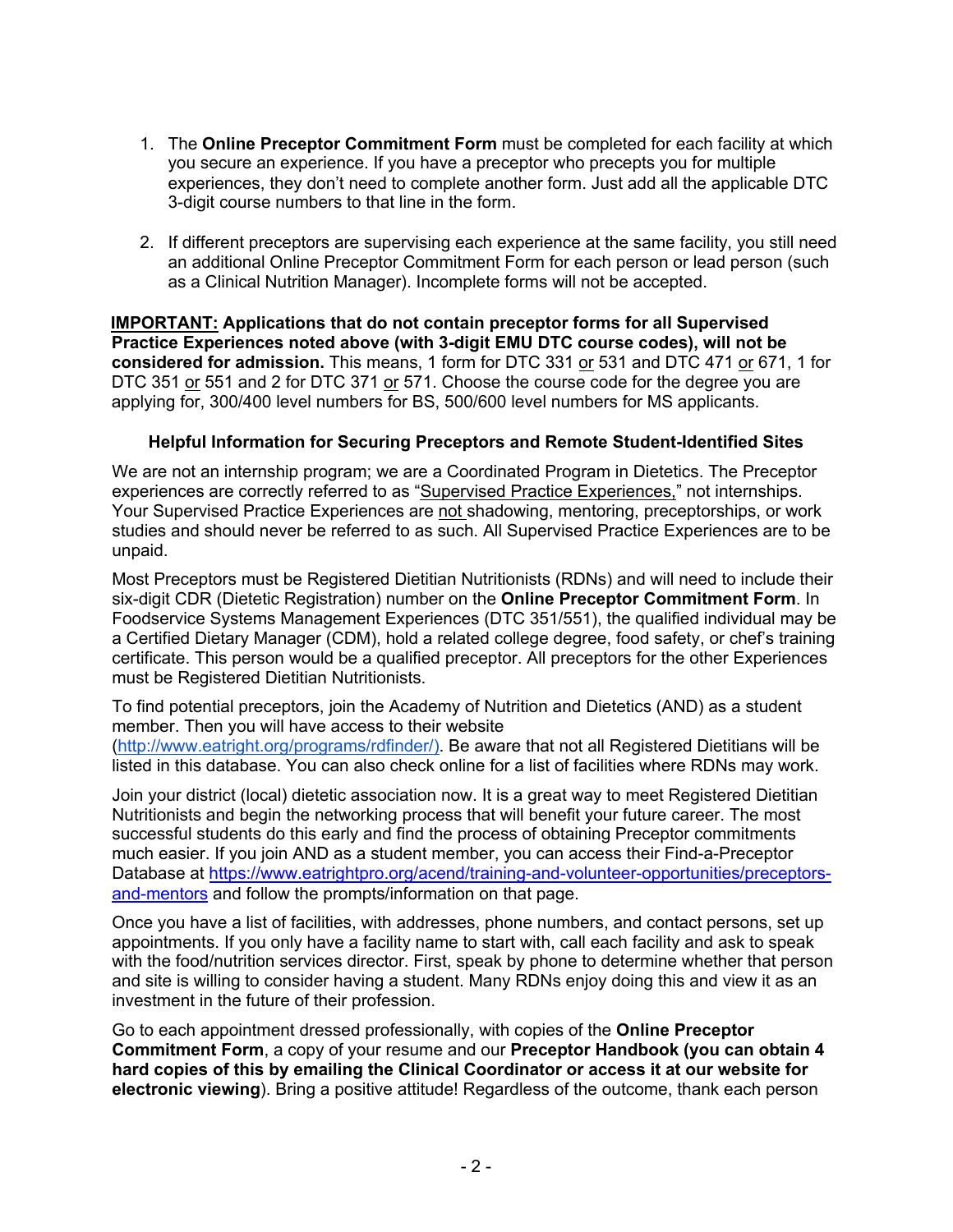for the meeting and follow-up with a thank-you note. Perhaps they would be willing to precept in your second year if you make a good impression.

When a Preceptor agrees to provide the experience, leave them a copy of the **Preceptor Handbook**, and the **Online Preceptor Commitment Form**. Ask them to complete the form with the EMU course numbers (you can fill them in first if they agree) and return it to you. They can scan and email the form back to you. If potential preceptors have questions, please direct them to contact the EMU Dietetics Clinical Coordinator (contact information is on the cover of the Preceptor Handbook).

**When selecting preceptors/sites, students are not to choose places where they have been or currently are employed. The learning experience may be compromised by the facility staff's perception of the student as an employee, not a student. Under no circumstances are students to be paid for any Supervised Practice Experience hours. Students are not to choose sites where friends or family are employed. This may interfere with the preceptor's ability to assess student performance fairly. If you have questions about your specific situation, contact the Clinical Coordinator.**

# **Supervised Practice Experience Descriptions**

# **First Fall Semester:**

# **DTC 331/531 – Nutrition Therapy I Experience - 104 hours**

**Acute-care adult medical/surgical hospital/medical center or sub-acute rehabilitation center – 11 eight-hour (88 hours) experiences at site + 16 hours simulation (online lessons provided by EMU instructor) = 104 hours.** *This experience is to be scheduled between the preceptor and student to begin in late September (in the first two weeks your SPE course instructor covers critical material and simulation to prepare you) and completed by last day of classes*. *See EMU academic calendar for Fall 2020 – start the week of September 14th and complete on or before December 13th. A pace of 1 day per week is preferred, to match didactic lesson plans.*

Acute care involves short-term medical treatment for patients having an acute illness or injury or recovering from surgery. The Supervised Practice Experience is your opportunity to practice the skills you will learn, under the guidance of your preceptor. By the end of this first semester, you will be able to complete basic patient nutrition assessments. The first two weeks of the Fall semester consist of 16 hours of online lessons/simulation and orientation provided by your EMU instructor. **This experience is not to be arranged at a long-term care/nursing home site or children's hospital. Small community based and/or critical access hospitals with census/bed numbers below 75 do not offer enough patient variety.** 

*Here is a description to share with potential preceptors, in determining if the site is appropriate for Nutrition Therapy I and III Experiences:* **Sites that offer a variety of exposure to various medical/surgical patients are good choices, preferably with a range of adult ages represented. Students should specifically have exposure to these areas: Chronic Kidney Disease, Type 2 Diabetes Mellitus, Obesity, Cardiovascular Disease, Gastrointestinal Disorders, and Malnutrition. It is also useful for the student to be able to practice in the area of nutrition support with tube feedings and (if possible) TPN.**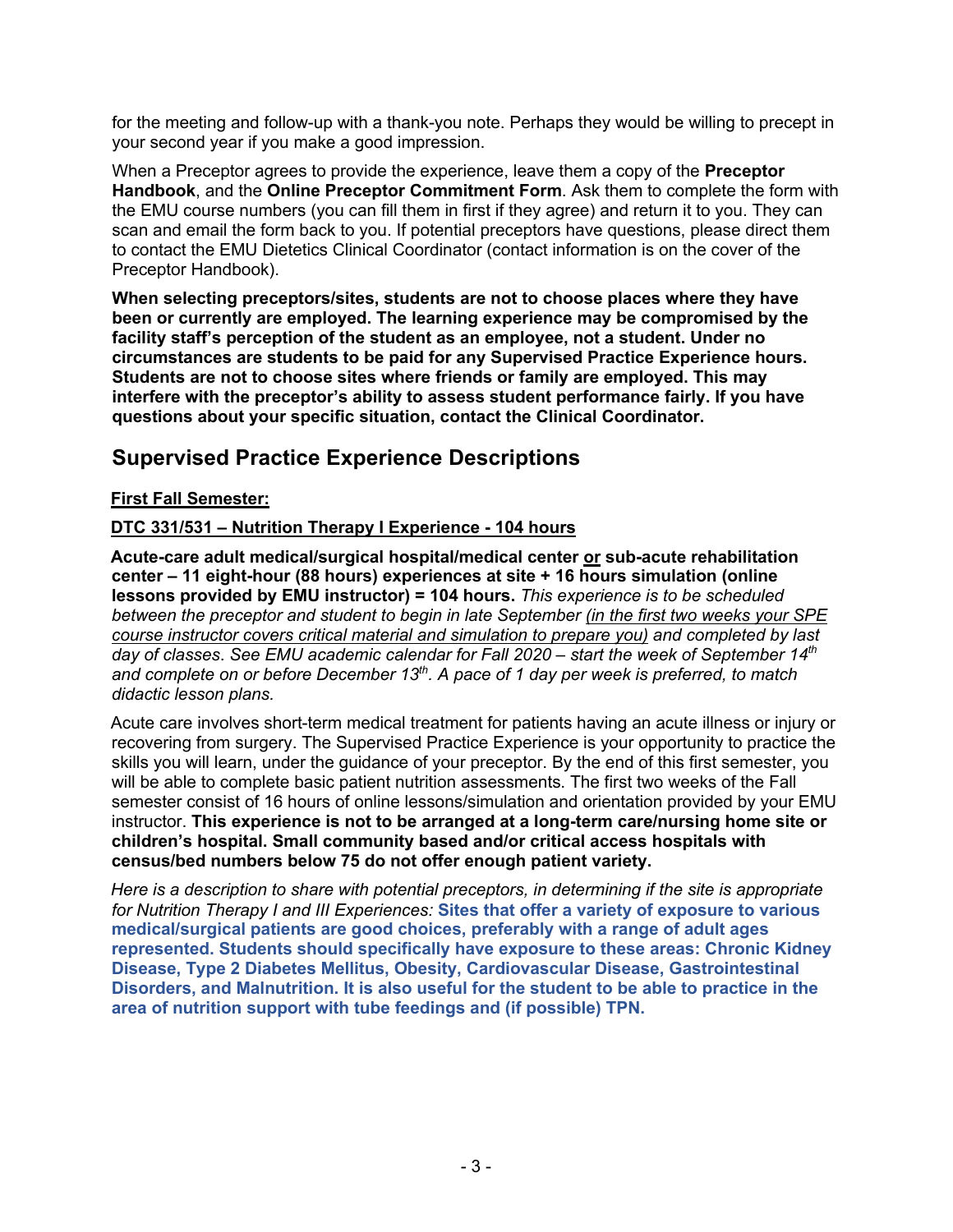## **Second Winter Semester DTC 471 or 671 should be arranged at the same site as DTC 331 or 531 and included in your preceptor forms to apply to the program. See description below.**

## **DTC 351/551 – Foodservice Management - 208 hours (192 + 16 = 208) Food Service facility – 24 eight-hour experiences (192 hours***)*

*This experience is to be scheduled between the preceptor and student to begin on or after the 4th day of September classes start (to allow for orientation to the program and with your SPE course instructor) and completed by last day of* classes. See *EMU academic calendar for Fall 2020 – start on or after September 4th and complete on or before December 13th. A pace of 2 days per week is suggested but may vary according to site preference.*

The emphasis in this experience course is the basic components of operating a non-commercial quantity food service facility. Appropriate choices; an acute care hospital or medical center, a long-term care facility (nursing home, skilled nursing facility/unit, assisted-living, inpatient rehabilitation center), public or private K-12 school system, college/university dining service.

## **Field Trips – 2 – 8 hour field trips (16 hours)** *Arrange after admission to the program*

Preceptors can assist you in finding field trip opportunities. They do not need to accompany you; however, it is helpful to gain their insight by discussing what you saw. **Select two field trip choices from this list;** Food distributors and state restaurant associations hold vendor food shows for their customers to try and taste their products. Your preceptor most likely purchases the majority of their food, disposables, tabletop and small equipment from one major distributor, would know where their shows are held and if students are welcome. Other options include touring a food distribution center such as Sysco, FNCE sessions related to food systems, a state dietetics assoc. mtg., a local dietetics assoc. sponsored seminar/conference, touring a cook-chill or central kitchen facility, a food manufacturing facility tour, touring a fresh produce processing/packaging plant/facility, touring a meat processing plant or touring a facility type different from you are completing the DTC 351/551 Experience. Check with your DTC 351/551 EMU Instructor if unsure about field trip choices. **Field trips must take place within EMU Fall Semester dates, NOT before or after.**

## **First Winter Semester:**

## **DTC 371/571 – Nutrition Therapy II Experience - 208 hours total Long Term Care Facility - 13 eight-hour experiences (104 hours) Outpatient Facility - 13 eight-hour experiences (104 hours)**

**It is best to complete one type of experience in the first half of the semester and complete the other in the second half. It does not matter whether Outpatient or Long-Term Care is scheduled first.** *This experience is to be scheduled between the preceptors and student to begin on or after the 3rd day of January classes start (to allow for orientation with your SPE course instructor) and completed by last day of* classes. See *EMU academic calendar for Winter 2021 – start on or after January 8th and complete on or before April 20th . A pace of two days per week is suggested but may vary according to site preference.*

• **Outpatient:** Preceptors working in outpatient diabetes and weight management will be effective in helping the student to achieve the competencies connected with the outpatient facility practice experience. Other opportunities may be found in cardiac rehabilitation, cancer treatment, and other outpatient counseling services associated with hospitals/medical centers or doctor's office practices. Renal (kidney) dialysis centers are NOT ALLOWED, as this is advanced practice a first-year student is not prepared for.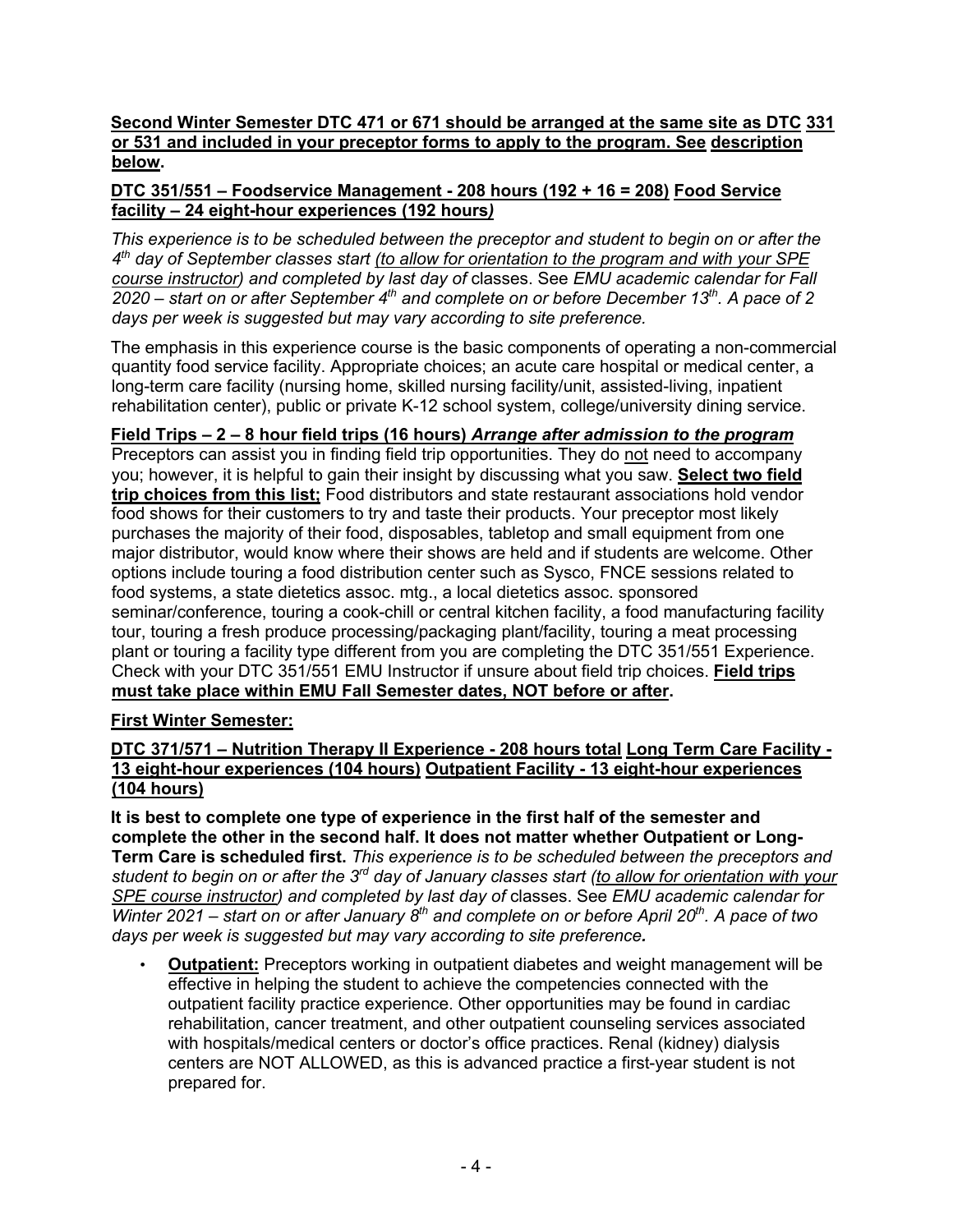• **Long Term Care:** Preceptors at nursing homes, rehabilitation centers (or long-term care communities that have skilled nursing facilities) have the client base needed to help the student achieve the competencies. Some Registered Dietitian Nutritionists in private practice specialize in providing services to long term care facilities and may be a potential preceptor. An RDN must be present at the facility to supervise the student. If the facility only has an RDN as a part-time consultant, it would not a good choice.

## **Preceptor Commitment Forms for Second Year Fall & Winter DTC 451/651 are due to the**  Dietetics Clinical Coordinator by February 15<sup>th</sup> of first-year students are in the program.

# **Second Fall Semester:**

**DTC 431/631 – Community Nutrition Experience - 236 hours** (3 preceptors needed **PLUS** 3 single day experiences.) *These experiences are to be scheduled between the preceptors and student to begin on or after the 4th day of September classes start (to allow for orientation with your SPE course instructor and program update) and completed by last day of classes on the EMU academic calendar.*

## *Three Preceptors Needed:*

- 1) **WIC – Women, Infant and Children Clinic (40 hours total)**
- 2) **Specialty Experience (104 hours total)-**The student selects the area of practice based on their interest in a particular area of the dietetics field. These areas may include; eating disorders, sports nutrition, renal dialysis, long term care, acute care clinical, food systems, private practice/entrepreneur (adding additional time to the private practice experience within this semester to further skills in this area), grant funded programs for nutrition education in school systems, nutrition research, WIC (adding additional time to the WIC experience within this semester to further skills in this area), functional medicine, corporate or community wellness programs,
- 3) **Private Practice (64 hours total)**

## *Three-Single Day Experiences: Preceptor forms and affiliation agreements are NOT needed for:*

**Elementary School or Middle School or High School** – (one day - 8 hours)

**Senior Nutrition Center or Congregate Meal Site – (one day - 8 hours)** 

**Health Fair –** (one day **-** 8 hours)

## **Second Winter Semester:**

*Both experiences below are to be scheduled between the preceptors and student to begin on or after the 3rd day of January classes start (to allow for orientation with your SPE course instructors) and completed by last day of classes on the EMU academic calendar.* 

## **DTC 451/651 – Food Systems Management II Experience- 144 hours**

Food Service Facility (Ideally this should be a different site from first-year DTC 351, we recommend a different type as well. Examples: school nutrition food service, university/college dining services, hospital or healthcare site, long term care facility, etc.) Plan for 4.5 weeks @ 32 hours/week (18 days) as the suggested schedule.